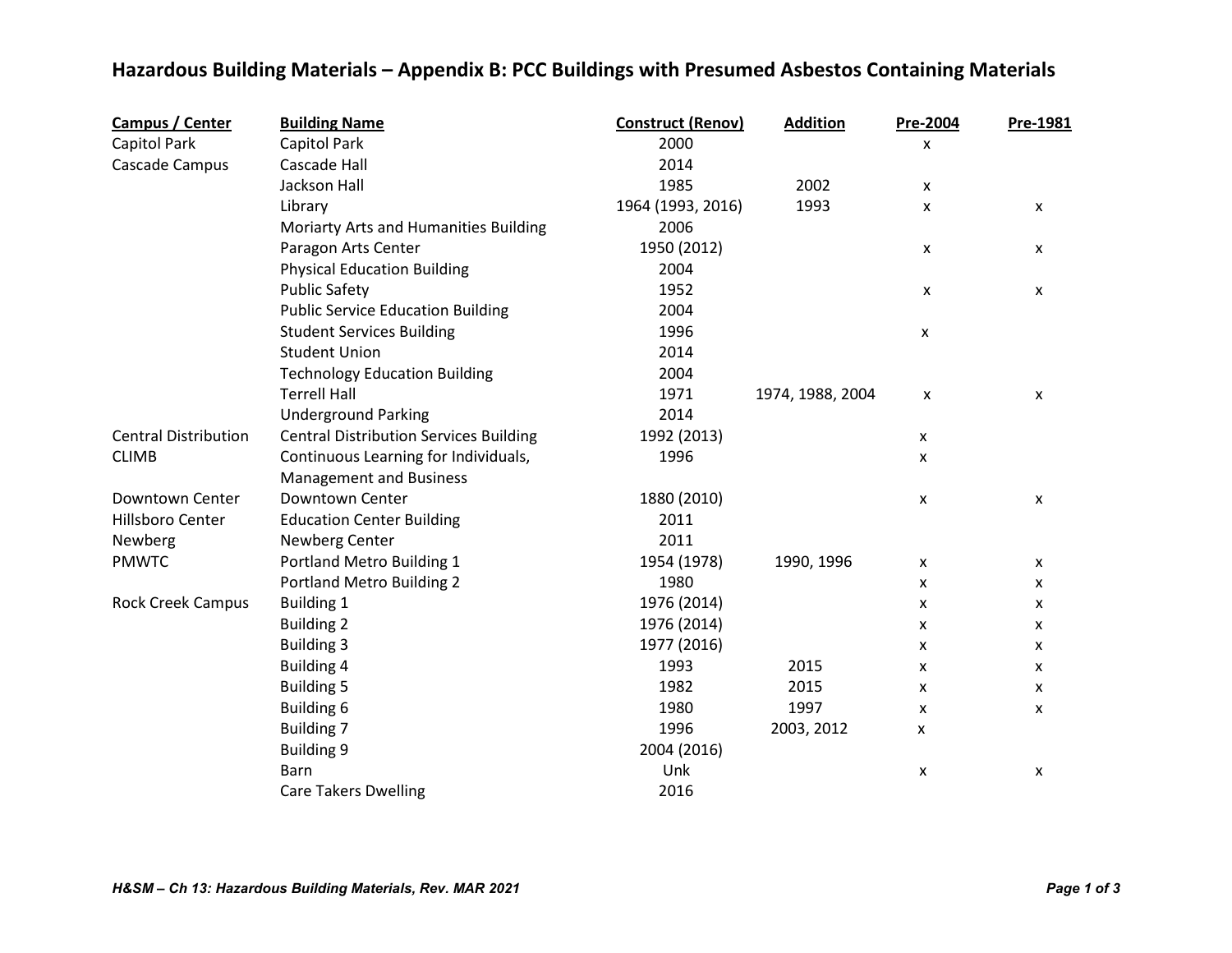## **Hazardous Building Materials – Appendix B: PCC Buildings with Presumed Asbestos Containing Materials**

| Campus / Center          | <b>Building Name</b>                     | <b>Construct (Renov)</b> | <b>Addition</b>  | Pre-2004                  | Pre-1981 |
|--------------------------|------------------------------------------|--------------------------|------------------|---------------------------|----------|
| <b>Rock Creek Campus</b> | <b>Cattle Building</b>                   | 2016                     |                  |                           |          |
|                          | Child Development Center                 | TBD                      |                  |                           |          |
|                          | Farm Shop Building                       | Unk                      |                  | X                         | X        |
|                          | Farm Shop Building                       | Unk                      |                  | X                         | X        |
|                          | <b>Farm Storage Building</b>             | Unk                      |                  | X                         | x        |
|                          | Greenhouse                               | Unk                      |                  | X                         | x        |
|                          | Greenhouse (Hoops)                       | Unk                      |                  | X                         | X        |
|                          | Hazardous Waste Shed                     | TBD                      |                  | X                         | X        |
|                          | Kennel                                   | 2008                     |                  |                           |          |
|                          | Learning Garden                          | <b>TBD</b>               |                  | X                         | X        |
|                          | New Farmhouse / Residence                | <b>TBD</b>               |                  | x                         | x        |
|                          | New Shop Building                        | 2016                     |                  |                           |          |
|                          | Pole Building                            | Unk                      |                  | X                         | X        |
|                          | <b>Toilet Building</b>                   | 2016                     |                  |                           |          |
| Southeast Campus         | <b>Community Hall Annex</b>              | 1972 (2015)              | 1978, 1982       | X                         | X        |
|                          | <b>Learning Commons</b>                  | 2014                     |                  |                           |          |
|                          | Learning Garden                          | <b>TBD</b>               |                  | X                         | x        |
|                          | Mt. Scott Hall                           | 2003                     |                  | X                         |          |
|                          | Mt. Tabor Hall                           | 2003 (2012)              | 2012             | X                         |          |
|                          | Southeast Administration Building        | 1911 (2014)              | 1954, 1961, 1972 | x                         | X        |
|                          |                                          |                          | 1978, 1982       |                           |          |
|                          | <b>Student Commons Building</b>          | 2013                     |                  |                           |          |
| Swan Island              | Swan Island                              | 1993 (2014)              | 1996, 2014       | $\boldsymbol{\mathsf{x}}$ |          |
| Sylvania Campus          | <b>Automotive Metals</b>                 | 1968                     |                  | X                         | x        |
|                          | <b>Automotive Storage Building</b>       | 2013                     |                  |                           |          |
|                          | <b>Biology Greenhouse</b>                | Unk                      |                  | X                         | X        |
|                          | Bookstore                                | 1994                     |                  | X                         |          |
|                          | <b>Childcare Storage Shed</b>            | Unk                      |                  | X                         | X        |
|                          | <b>College Center</b>                    | 2014                     |                  | X                         | X        |
|                          | Child Development Center                 | TBD                      |                  | X                         | X        |
|                          | <b>College Services Building</b>         | 2006                     |                  |                           |          |
|                          | <b>Communication Technology Building</b> | 1972                     |                  | X                         | x        |